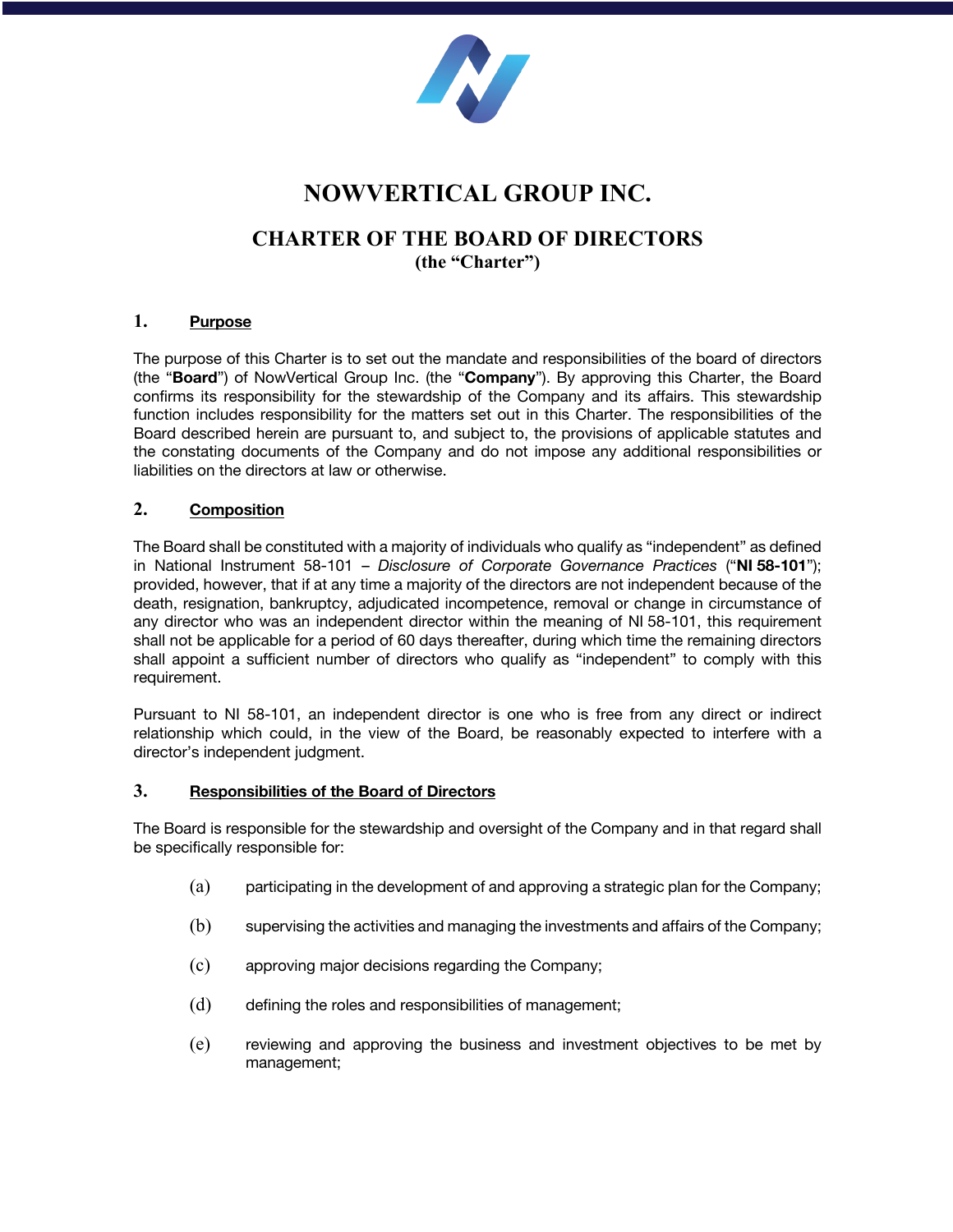

- (f) assessing the performance of and overseeing management;
- (g) issuing securities of the Company for such consideration as the Board may deem appropriate, subject to applicable law;
- (h) reviewing the Company's debt strategy;
- (i) identifying and managing risk exposure;
- (j) ensuring the integrity and adequacy of the Company's internal controls and management information systems;
- (k) succession planning;
- (l) establishing committees of the Board, where required or prudent, and defining their mandate;
- (m) establishing and maintaining procedures and policies to ascertain director independence;
- (n) maintaining records and providing reports to shareholders;
- (o) ensuring effective and adequate communication with shareholders, other stakeholders and the public; and
- (p) determining the amount and timing of dividends to shareholders, if any.

It is recognized that every director in exercising powers and discharging duties must act honestly and in good faith with a view to the best interest of the Company. Directors must exercise the care, diligence and skill that a reasonably prudent person would exercise in comparable circumstances. In this regard, they will comply with their duties of honesty, loyalty, care, diligence, skill and prudence.

In addition, directors are expected to carry out their duties in accordance with policies and regulations adopted by the Board from time to time.

It is expected that management will co-operate in all ways to facilitate compliance by the Board with its legal duties by causing the Company and its subsidiaries to take such actions as may be necessary in that regard and by promptly reporting any data or information to the Board that may affect such compliance.

#### **4. Expectations of Directors**

The Board has developed a number of specific expectations of directors to promote the discharge by the directors of their responsibilities and to promote the proper conduct of the Board.

(a) **Commitment and Attendance**. All directors are expected to maintain a high attendance record at meetings of the Board and the committees of which they are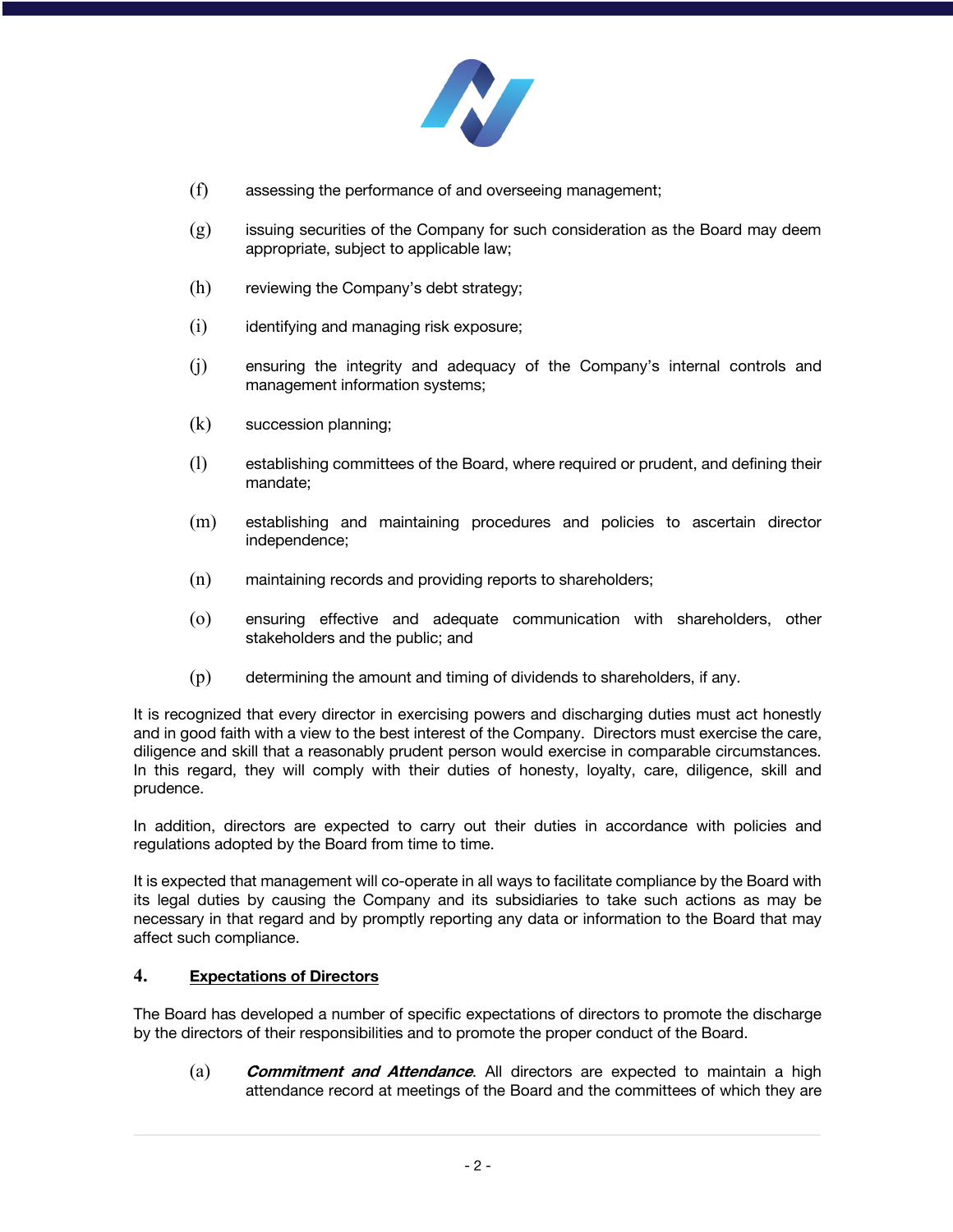

members. Attendance by telephone or video conference may be used to facilitate a director's attendance.

- (b) **Preparation for Meetings**. All directors are expected to review the materials circulated in advance of meetings of the Board and its committees and should arrive prepared to discuss the issues presented. Directors are encouraged to contact the Chair of the Board (the "**Chair**"), the Chief Executive Officer and any other appropriate executive officer(s) of the Company to ask questions and discuss agenda items prior to meetings.
- (c) **Participation in Meetings**. Each director is expected to be sufficiently knowledgeable of the business of the Company, including its financial statements, and the risks it faces, to ensure active and effective, and candid and forthright participation in the deliberations of the Board and of each committee on which he or she serves.
- (d) **Loyalty and Ethics**. In their roles as directors, all members of the Board owe a duty of loyalty to the Company. This duty of loyalty mandates that the best interests of the Company take precedence over any other interest possessed by a director. Directors are expected to conduct themselves in accordance with the Company's Code of Business Conduct and Ethics.
- (e) **Other Board Memberships and Significant Activities**. The Company values the experience directors bring from other boards on which they serve and other activities in which they participate but recognizes that those boards and activities also may present demands on a director's time and availability and may present conflicts or legal issues, including independence issues. Each member of the Board should, when considering membership on another board or committee, make every effort to ensure that such membership will not impair the member's time and availability for his or her commitment to the Company. Directors should advise the Chair and the Chief Executive Officer before accepting membership on other public company boards or any audit committee or other significant committee assignment on any other board, or establishing other significant relationships with businesses, institutions, governmental units or regulatory entities, particularly those that may result in significant time commitments or a change in the member's relationship to the Company.
- (f) **Personal Conduct***.* Directors are expected to: (i) exhibit high standards of personal integrity, honesty and loyalty to the Company; (ii) project a positive image of the Company to news media, the financial community, governments and their agencies, shareholders and employees; (iii) be willing to contribute extra efforts, from time to time, as may be necessary including, among other things, being willing to serve on committees of the Board; and (iv) disclose any potential conflict of interest that may arise with the affairs or business of the Company and, generally, avoid entering into situations where such conflicts could arise or could reasonably be perceived to arise.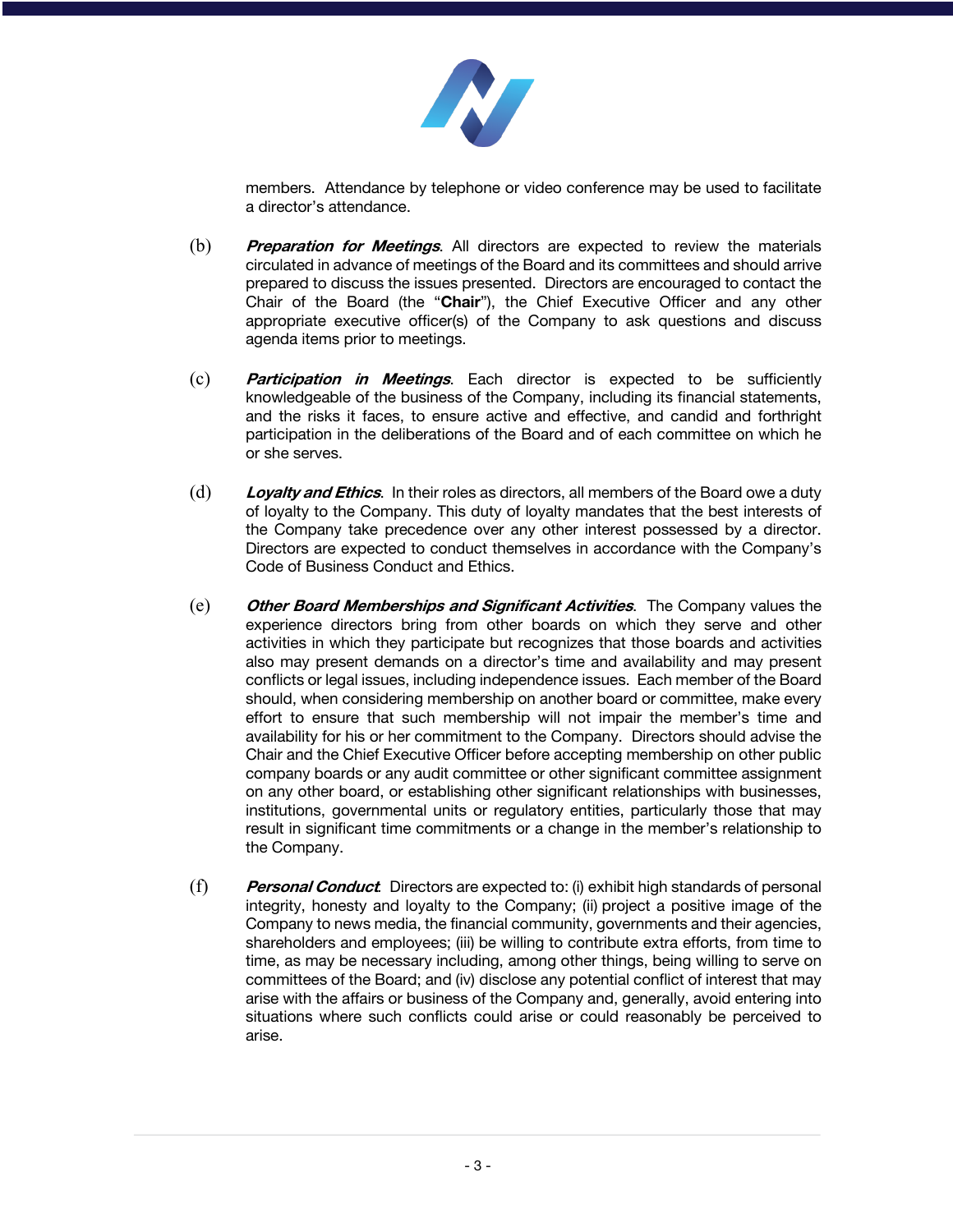

(g) **Confidentiality**. The proceedings and deliberations of the Board and its committees are confidential. Each member of the Board will maintain the confidentiality of information received in connection with his or her service as a director.

## **5. Meetings**

The Board will meet not less than four times per year: three meetings to review quarterly results and one meeting prior to the issuance of the annual financial results of the Company. The Board shall meet periodically without management present to ensure that the Board functions independently of management. At each Board meeting, unless otherwise determined by the Board, an in-camera meeting of independent directors will take place, which session will be chaired by the Chair. In discharging its mandate, the Board and any committee of the Board will have the authority to retain and receive advice from outside financial, legal or other advisors (at the cost of the Company) as the Board or any such committee determines to be necessary to permit it to carry out its duties.

The Board appreciates having certain members of senior management attend each Board meeting to provide information and opinions to assist the directors in their deliberations. Management attendees who are not Board members will be excused for any agenda items which are reserved for discussion among directors only.

#### **6. Board Meeting Agendas and Information**

The Chair, in consultation with management, will develop the agenda for each Board meeting. Agendas will be distributed to the directors before each meeting, and all directors shall be free to suggest additions to the agenda in advance of the meeting.

Whenever practicable, information and reports pertaining to Board meeting agenda items will be circulated to the directors in advance of the meeting. Reports may be presented during the meeting by members of the Board, management and/or staff, or by invited outside advisors. It is recognized that under some circumstances, due to the confidential nature of matters to be discussed at a meeting, it will not be prudent or appropriate to distribute written materials in advance.

## **7. Measures for Receiving Shareholder Feedback**

All publicly disseminated materials of the Company shall provide for a mechanism for feedback of shareholders.

## **8. Telephone Board Meetings**

A director may participate in a meeting of the directors or in a committee meeting by means of telephone, electronic or such other communication facilities as permit all persons participating in the meeting to communicate with each other, and a director participating in such a meeting by such means is deemed to be present at the meeting.

While it is the intent of the Board to follow an agreed meeting schedule as closely as possible, it is felt that, from time to time, with respect to time sensitive matters, telephone board meetings may be required to be called in order for directors to be in a position to better fulfill their legal obligations. Alternatively, management may request the directors to approve certain matters by unanimous written consent.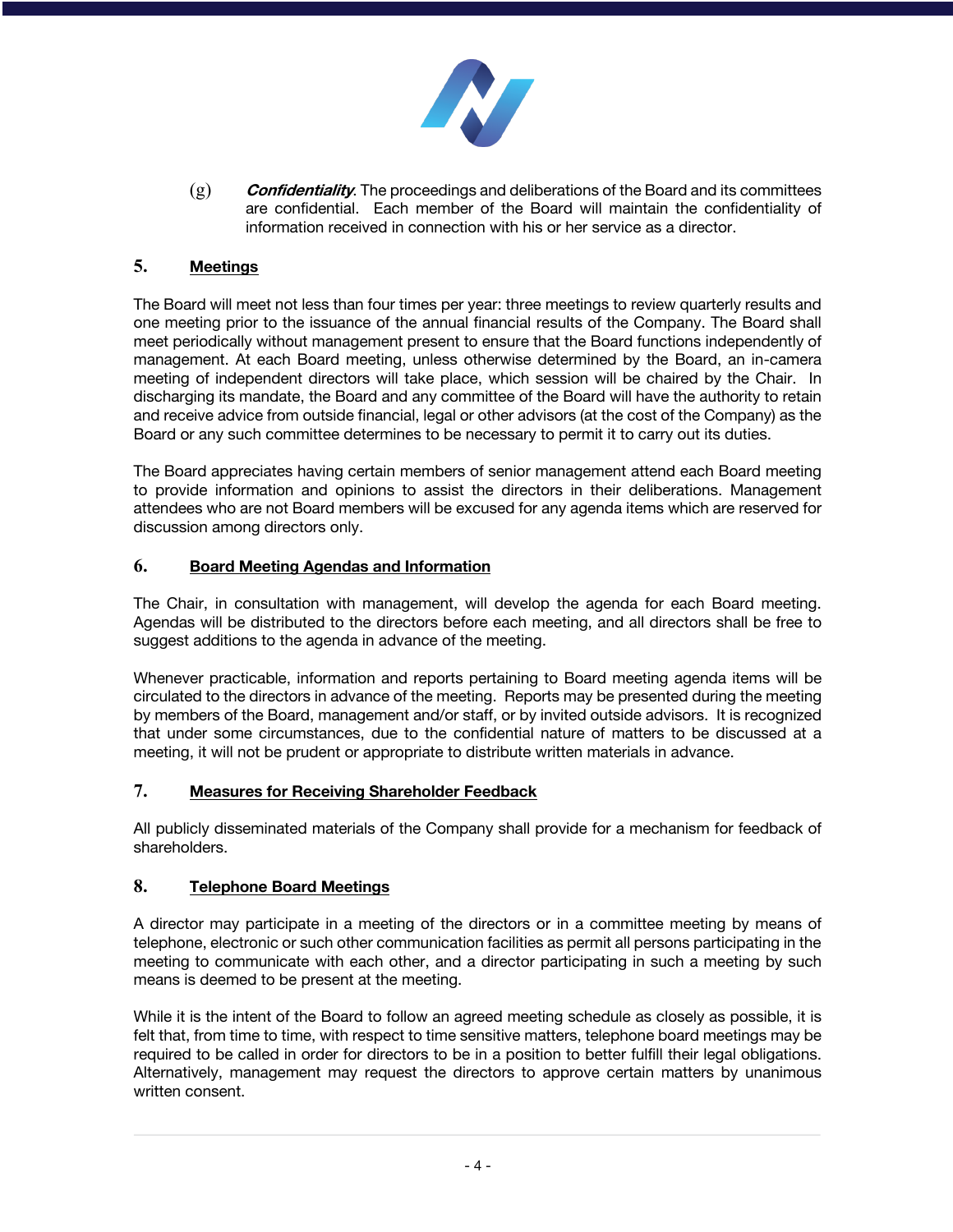

## **9. Expectations of and Access to Management**

Management shall be required to report to the Board at the request of the Board on the performance of the Company, new and proposed initiatives, the Company's business and investments, management concerns and any other matter the Board or its Chair may deem appropriate. In addition, the Board expects management to promptly report to the Chair any significant developments, changes, transactions or proposals respecting the Company or its subsidiaries. All members of the Board should be free to contact management at any time to discuss any aspect of the Company's business. Directors should use their judgement to ensure that any such contact is not disruptive to the operations of the Company. The Board expects that there will be frequent opportunities for members of the Board to meet with management in meetings of the Board and committees, or in other formal or informal settings.

## **10. Access to Outside Advisors**

The Board may, in its sole discretion, retain and obtain the advice and assistance of such advisors as it deems necessary to fulfil its duties and responsibilities under this Charter. The Board may set the compensation and oversee the work of such advisors to be paid by the Company.

#### **11. Communications Policy**

The Board shall approve the content of the Company's major communications to shareholders and the investing public including any annual report, management information circular, annual information form and any prospectuses which may be issued. The Audit Committee shall review and recommend to the Board the approval of the quarterly and annual financial statements (including the management discussion & analysis) and press releases relating to financial matters. The Board also has responsibility for monitoring all of the Company's external communications. However, the Board believes that it is generally the function of management to speak for the Company in its communications with the investment community, the media, customers, suppliers, employees, governments and the general public. The Board will appoint an independent, non-executive director to be available to shareholders with concerns should communications with management fail to resolve the issue or such contact is inappropriate.

The Board shall have responsibility for reviewing the Company's policies and practices with respect to disclosure of financial and other information including insider reporting and trading. The Board shall approve and monitor the disclosure policies designed to assist the Company in meeting its objective of providing timely, consistent and credible dissemination of information, consistent with disclosure requirements under applicable securities law. The Board shall review the Company's policies relating to communication and disclosure on an annual basis.

#### **12. Internal Control and Management Information Systems**

The Board has responsibility for the integrity of the Company's internal control and management information systems. All material matters relating to the Company and its business require the prior approval of the Board, subject to the Board's ability to delegate such matters to, among others, the Company's Audit Committee, Compensation, Governance and Nominating Committee and management. Management is authorized to act, without Board approval, on all ordinary course matters relating to the Company's business subject to any management authority guidelines adopted by the Board.